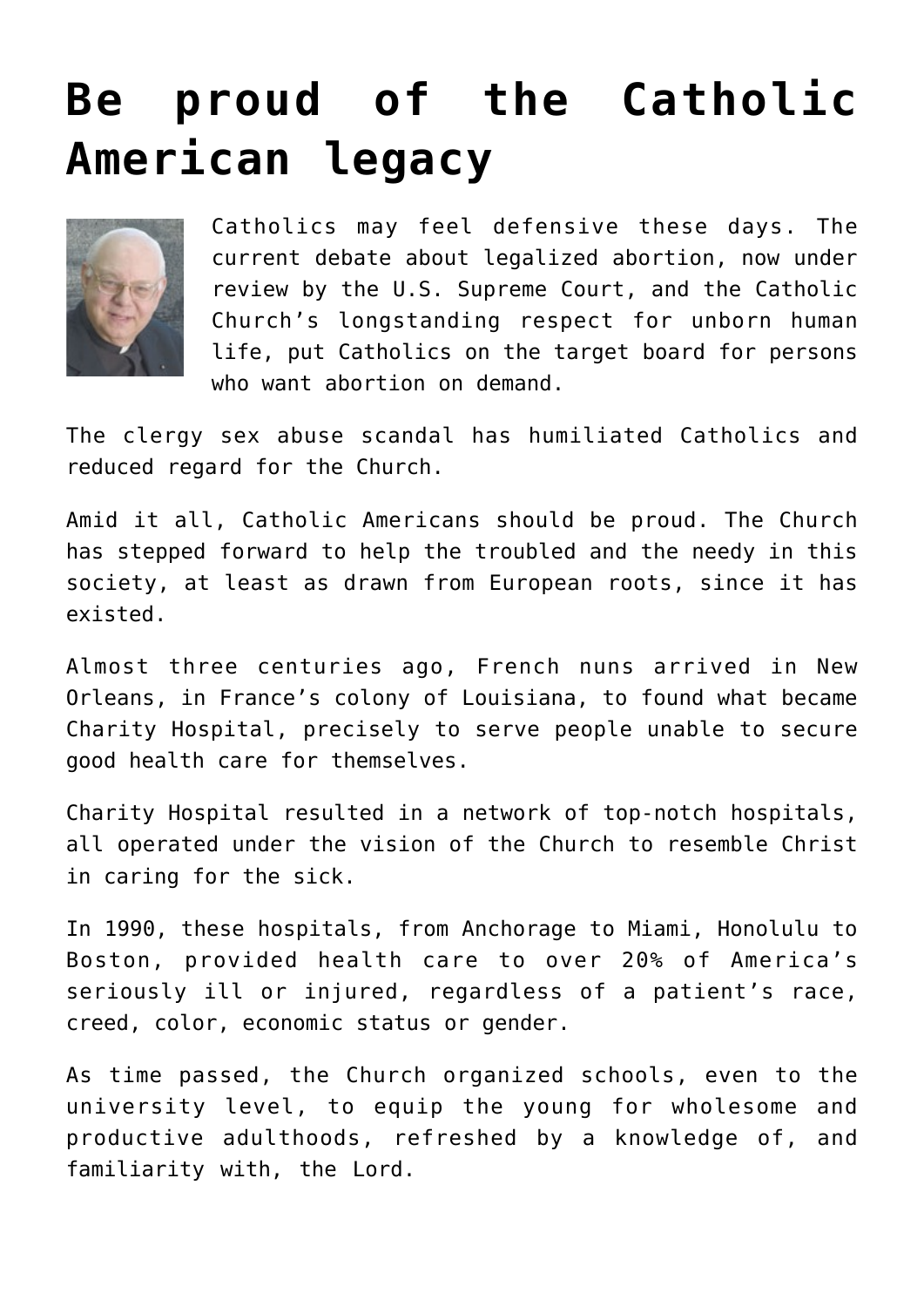Thus began the University of Notre Dame, Fordham, Santa Clara, Marquette and dozens of other outstanding schools. Fine elementary and secondary schools also dotted the landscape.

Since the Mexican War, Catholic priests have eagerly provided spiritual comfort to soldiers and sailors as chaplains.

Several of these priests were so heroic in pursuing their vocations that they now are being considered for canonization, such as Maryknoll Father Vincent Capodanno and Father Emil Kapaun, of the Wichita diocese, both of whom served and died in more recent wars.

A century ago, great numbers of immigrants, almost suddenly, came to this country. The Church was on the spot, meeting their needs. Mother St. Frances Cabrini, who especially was interested in immigrants, is a shining example.

Slavery ended in 1866, but African-Americans hardly all at once were accepted in this society or able to find the way to security and respectability.

Mother St. Katherine Drexel, the Josephite Fathers, the priests of the Divine Word and others came forward, and they made a mighty difference.

Supreme Court Associate Justice Clarence Thomas attributes his success in reaching the pinnacle of the law profession to the nuns who taught him.

American leaders, and laws, and certainly many customs, as often as not, historically were unfriendly to Catholicism, but in response, the Church called for loyalty to the country and for active involvement in its interests.

Precisely for this purpose, Blessed Father Michael McGivney formed the Knights of Columbus.

High tide of ill feelings for Catholics on the part of many others in the United States occurred in 1960 when Senator John